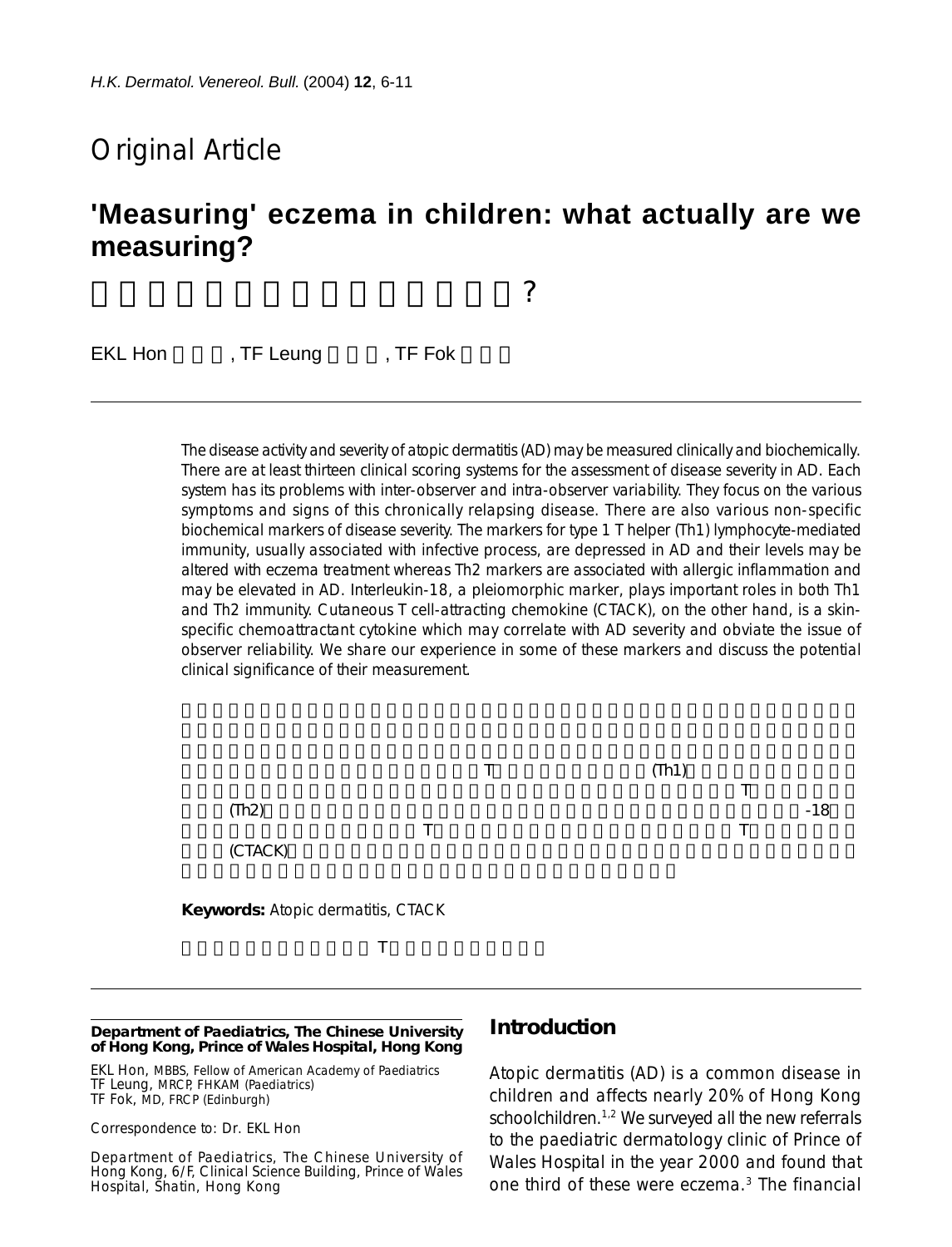burden to our hospital system is tremendous. Recent report suggested that its incidence has been on the rise in the last decade.4

## **Clinical assessment of AD activity**

Physicians in their busy clinics often claim to be able to take a glance at the patients and be able to determine the disease severity by their experience. This is neither objective nor evidencebased. There are at least thirteen scoring systems and indices for the assessment of disease severity in children with AD but many of these have not been adequately tested.<sup>5</sup> We share our experience in two of the scoring systems in children. The SCORing Atopic Dermatitis (SCORAD) is a comprehensive index utilised extensively in Europe as a research tool for the assessment of AD severity.<sup>6</sup> It is the only severity index for which published data could be found on validity, reliability, sensitivity, and acceptability, although problems occurred with inter-observer variation.5 It consists of observations of signs and the assessment of symptoms and takes approximately ten minutes to perform by trained physicians who recognise the various components of this score. The SCORAD is weighted toward paediatric populations and is a rather complex tool not regularly used by the general practitioners. Though not the gold standard, it has been validated and widely quoted as a reliable research and clinical tool for the assessment of AD severity.<sup>6</sup> Scratching and sleep disturbance are subjective symptoms that are difficult to study. Some scoring systems, therefore, have bypassed the assessment of sleep loss and pruritus and adopt a more objective approach. Kunz and coworkers, for instance, suggested that the modified SCORAD index (without the pruritus and sleep-loss components) is more objective and accurate in defining the disease severity of AD.7 The Nottingham Eczema Severity Score (NESS) is a three-part score developed for population-based research in the United Kingdom and has the advantage of being

very easy to perform.<sup>8</sup> It is a less comprehensive scoring system and only gives a final grading of the severity of AD as being mild, moderate or severe. In the Chinese population, there has not been a validated clinical or research tool for the assessment of severity of AD. We translated the NESS into a self-administered Chinese questionnaire.9 There were good agreement and correlation among the NESS scores, severity grades and the SCORAD. The correlation (r2) between SCORAD and NESS as assessed by parents with children younger than ten years, parents with children 10 years or older and for patients who self-evaluated was 42.1%, 47.5% and 49.8% respectively. The self-administered questionnaire in Chinese enables the non-English speaking Chinese with AD to be assessed. We further modified the questionnaire to improve its clarity.10 For instance, additional instructions were added and the diagram was enlarged. Our results showed that 92 percent of moderate-to-severe AD as defined by SCORAD could also be identified by NESS. It appears that NESS is good at detecting moderate-to-severe AD but is insensitive at assessing children with mild disease.10 It is uncertain if this is due to the weighting given to the symptoms of pruritus and sleep loss in the SCORAD index. Alternatively, our data suggest that AD in patients with moderate-to-severe AD by SCORAD would remain severe in the longer run, whereas patients with mild disease might just be in remission at the time of assessment. When compared with our previous study,<sup>9</sup> the modified NESS with enhanced clarity correlates even better with the SCORAD.<sup>10</sup> Further study is underway to assess whether this modified NESS in Chinese can be used as a user-friendly tool for populationbased research in Hong Kong.

## **Measuring AD activity in blood**

As mentioned above, problems with inter- and intra-observer variability become an unavoidable issue when using any of these subjective clinical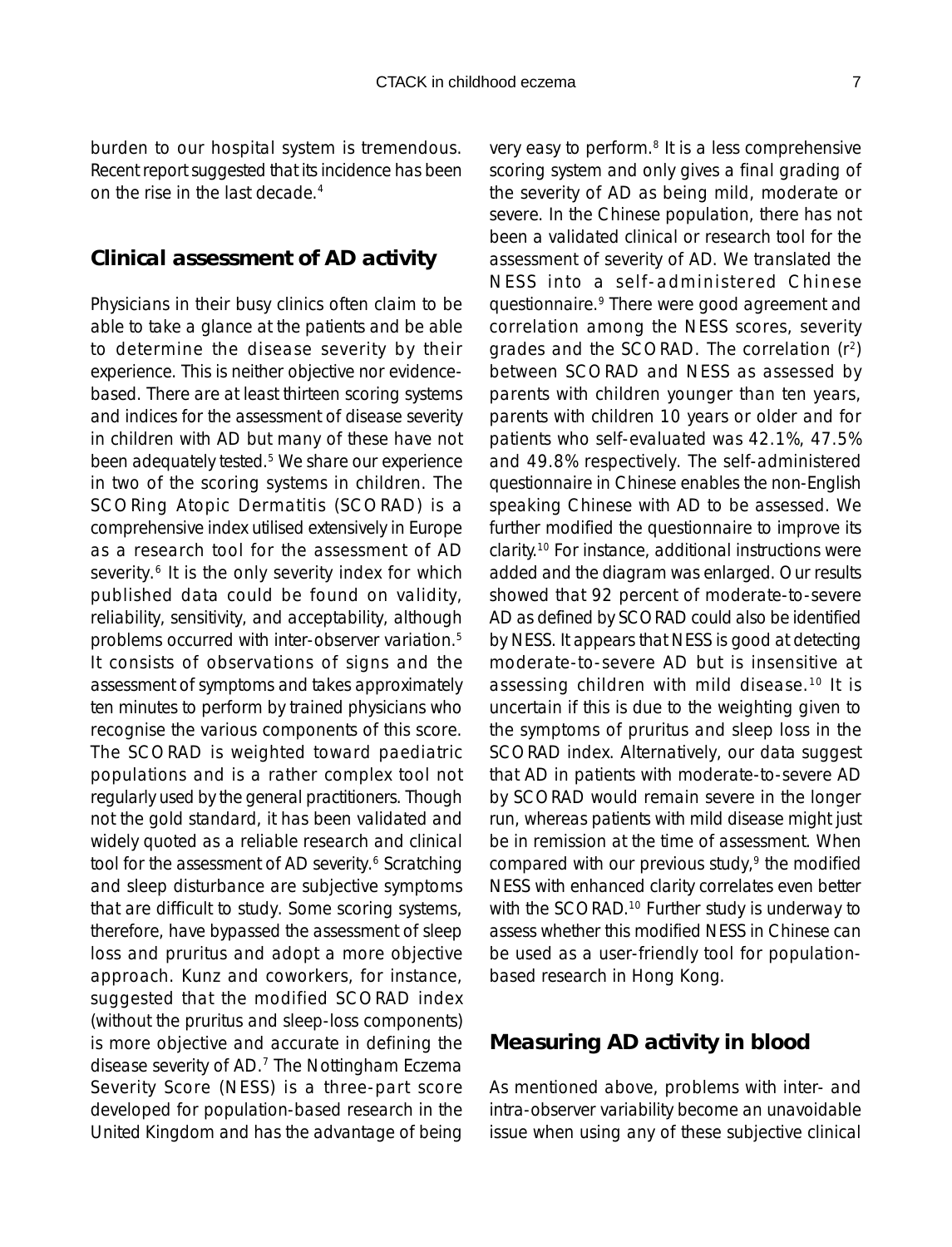indices. Thus, it would be useful for clinicians to have an objective laboratory marker that correlates with the various clinical aspects of AD, especially the inflammatory intensity of the disease.11 This is even more important to evaluate any novel therapeutic agent in the research setting. There are various biochemical markers of AD severity.

The type 2 T helper (*Th2*) *lymphocyte-related markers* are associated with allergic inflammation and may be implicated in the pathogenesis of AD.12-14 There has been tremendous research activity in assessing the usefulness of these Th2 cytokines and chemokines as markers of disease severity. Thymus and activation-regulated chemokine (TARC) and macrophage-derived chemokine (MDC) are two Th2 chemokines that specifically act on chemokine receptor CCR4<sup>15</sup> to attract Th2 cells into sites of allergic inflammation.15-18 Eotaxin is another chemokine involved specifically in Th2-type immune responses.19 Plasma eotaxin levels were increased in children with AD compared with controls.20

Interleukin (IL)-18, a *pleiomorphic marker*, plays important roles in both Th1 and Th2-mediated immunity. Monocyte chemotactic protein 1 (MCP-1) also played a role both in Th1 and Th2 antigeninduced granuloma formation.21

The cutaneous T cell-attracting chemokine (CTACK), on the other hand, is a skin-specific chemokine which may correlate with AD severity. CTACK functions by providing a skin-specific signal involved in localisation of cutaneous lymphocyte-associated antigen (CLA) memory T cells to skin and provides a potential target to regulate cutaneous T cell trafficking.22 These findings also support the hypothesis that the nonrandom re-circulation of subsets of memory T cells relies not only on restricted expression of specific vascular adhesion molecules, but also on microenvironmentally restricted activation chemokines.22,23

In two recent publications, we demonstrated that serum concentrations of MDC, TARC, eotaxin, IL-18, but not MCP-1 correlated with the intensity of AD.24,25 Serum MDC concentrations correlate with SCORAD, its extent and intensity components, whereas serum TARC concentrations showed significant correlation only with the extent and intensity of AD but not with overall SCORAD. MDC appeared to be better in terms of evaluating the disease severity of AD compared with TARC. However, these inflammatory markers are susceptible to the influences of other atopic disorders. 26,27 Thus, serum concentrations of these two Th2 chemokines may not be accurate in reflecting AD severity in children with concurrent and poorly controlled asthma or allergic rhinitis.26-28 In another study of 37 patients, we showed there were significant correlations between SCORAD ( $r=0.394$ ,  $p=0.016$ ), its area  $(r=0.528, p=0.001)$  and intensity components  $(r=0.429, p=0.008)$  with the serum levels of CTACK.11 Serum concentrations of CTACK were increased in our AD patients as compared to 13 controls (median, IQR: 1145, 774-1688 pg/ml versus 558, 485-592 pg/ml; p<0.0001). Serum CTACK concentrations in patients with moderate and severe AD were also significantly higher than those with mild AD. The median (IQR) CTACK levels in the mild, moderate and severe groups were 1026 (676-1221) pg/ml, 1487 (787- 1999) pg/ml and 1289 (1013-2124) pg/ml, respectively.

The serum concentrations of inflammatory markers MDC and TARC also correlated with the CTACK concentrations ( $r=0.618$ ,  $p<0.001$  and  $r=0.587$ ,  $p=0.001$ , respectively). Therefore, serum CTACK concentration appears to be a useful skin-specific and objective marker for AD severity even in patients with coexisting atopy. In fact, serum CTACK concentrations showed significant correlation with those of MDC and TARC in our AD patients.<sup>11</sup> These findings in paediatric AD are similar to those reported in adults. 22 We can possibly eliminate the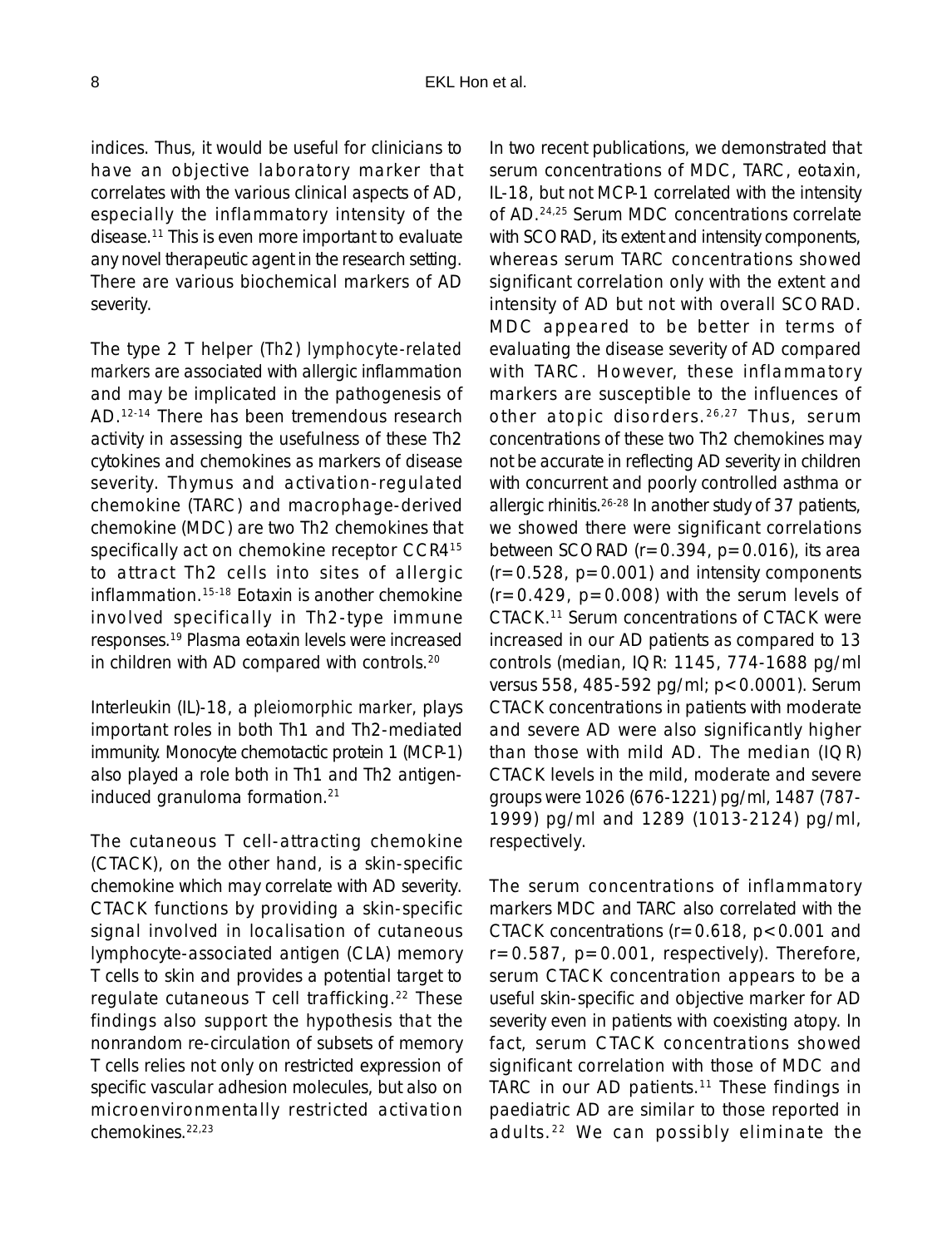confounding effects from other atopic disorders on serum chemokine measurement by using CTACK to monitor the disease activity of AD.

### **Measuring AD activity in urine**

Leukotriene E4 (LTE $_{4}$ ) is a cysteinyl leukotriene which is excreted in the urine and represents a product of the final common pathway of cysteinyl metabolism. It is elevated in adults with AD. Hishinuma and colleagues reported that urinary  $LTE<sub>a</sub>$  levels were higher in 20 adults with AD as compared to 17 controls. Increased urinary LTE<sub>4</sub> was also seen in subjects with higher serum total IgE levels. However, they did not look at whether this marker has any significant correlation with the disease severity of AD.<sup>29</sup> We evaluated if urinary LTE, as a noninvasive marker correlates with clinical indices of disease activity in AD.10 Disease severity over the preceding three days was evaluated by the SCORAD index, whereas the longer term (12 months) severity of AD was evaluated by the NESS in Chinese. When compared with normal subjects without atopy, we demonstrated that urinary LTE<sub> $<sub>4</sub>$  was significantly</sub></sub> elevated in 126 AD children. There was also a significant correlation between urinary LTE, concentration and (i) overall and objective SCORAD, (ii) extent of skin involvement and (iii)

intensity components; but not the subjective symptoms of sleep loss and pruritus (Table 1). As this investigation is totally non-invasive, serial urinary LTE $_{4}$  measurements may be useful to supplement the SCORAD for following the longitudinal changes in AD severity with different forms of anti-inflammatory treatments. There is no correlation of urinary LTE<sub> $4$ </sub> levels with the NESS score which evaluates the more chronic symptomatology of AD, suggesting that LTE, is probably an acute disease marker.

# **Summary: correlations between these markers**

The correlations between SCORAD and its components and the various blood and urine markers are summarised in Table 1. It is important to understand what is being measured when one measures AD. The SCORAD, for instance, measures the extent, intensity, pruritus and sleep loss over the preceding three days. The symptoms of pruritis and sleep loss over the preceding three days probably reflect acute symtomatology. On the other hand, the extent component would reflect both acute and subacute sign of disease activity. The intensity component is a complex element and reflect acute and chronic signs. For instance, erythema and weeping are acute signs of

|                          | Serum Concentrations |         |                   |       |                    |       |             |       | Urine              |               |  |
|--------------------------|----------------------|---------|-------------------|-------|--------------------|-------|-------------|-------|--------------------|---------------|--|
|                          |                      |         |                   |       |                    |       |             |       |                    | Concentration |  |
|                          | CTACK <sup>11</sup>  |         | MDC <sup>11</sup> |       | TARC <sup>11</sup> |       | $IL - 1825$ |       | LTE <sub>410</sub> |               |  |
|                          |                      | p       |                   | p     |                    | р     |             | p     |                    | p             |  |
| Total SCORAD             | 0.917                | 0.001   | 0.867             | 0.002 | 0.750              | 0.020 | 0.502       | 0.029 | 0.270              | 0.002         |  |
| <b>SCORAD components</b> |                      |         |                   |       |                    |       |             |       |                    |               |  |
| Extent                   | 0.950                | < 0.001 | 0.900             | 0.001 | 0.733              | 0.025 | 0.633       | 0.004 | 0.185              | 0.038         |  |
| Intensity                | 0.937                | < 0.001 | 0.810             | 0.008 | 0.836              | 0.005 | 0.371       | 0.118 | 0.247              | 0.005         |  |
| Sleep loss               | 0.728                | 0.026   | 0.879             | 0.002 | 0.485              | 0.185 | 0.443       | 0.057 | 0.240              | 0.007         |  |
| Pruritis                 | 0.798                | 0.010   | 0.824             | 0.006 | 0.555              | 0.121 | 0.311       | 0.194 | 0.223              | 0.012         |  |

**Table 1.** The correlation between SCORAD and inflammatory markers in blood and urine

r, Correlation coefficient ; p, p value; CTACK, Cutaneous T cell-attracting chemokine; MDC, Macrophage-derived chemokine; TARC, Thymus and activation-regulated chemokine; IL-18, Interleukin-18; LTE<sub>4</sub>, Leukotriene E4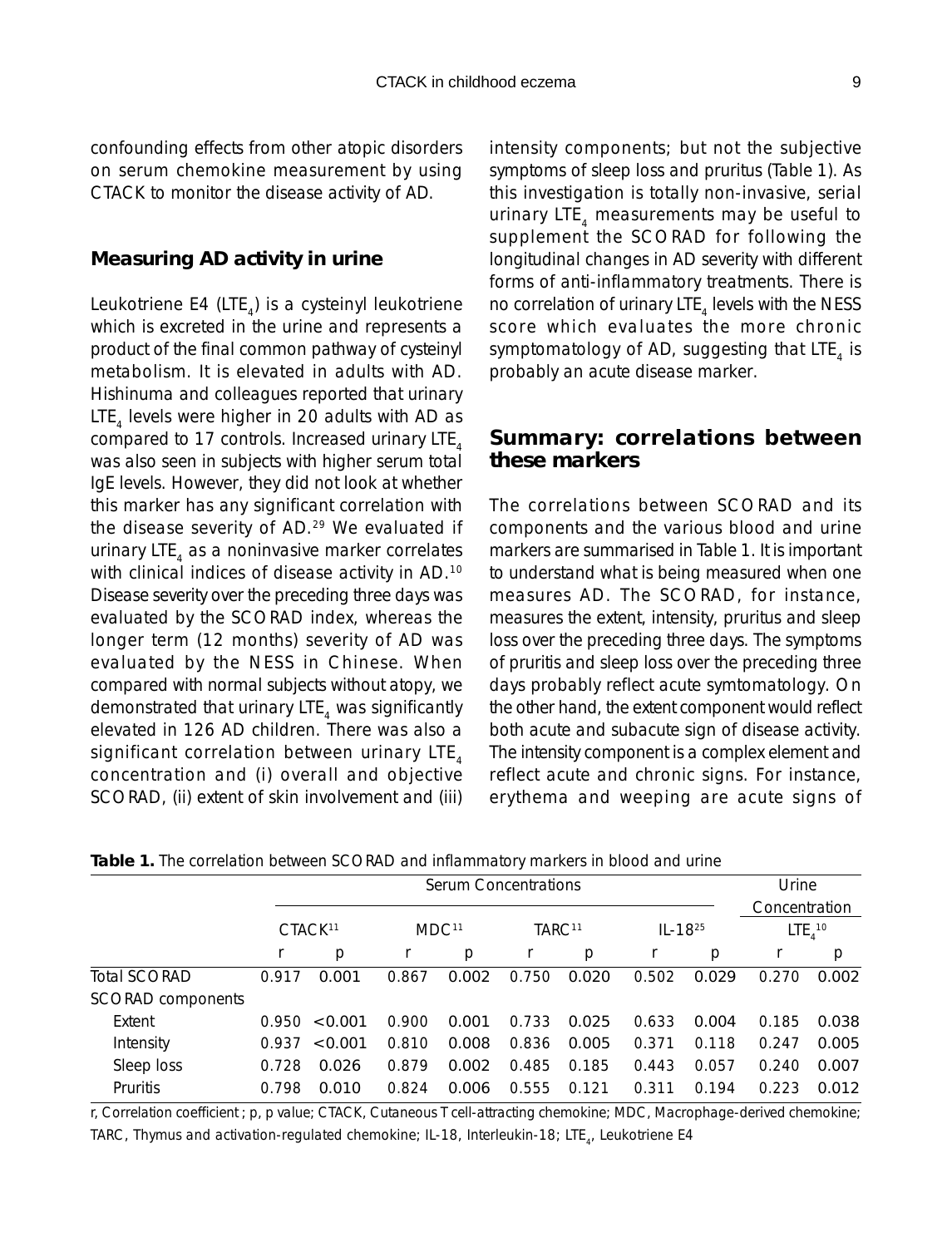inflammation and lichenification reflect chronic inflammation. It is a weighted index, with less weight on the extent (by multiplying a factor of 0.2) but more emphasis on the intensity (by a factor of 3.5) and symptomatology of pruritus and sleep loss (by a factor of 1).<sup>6</sup> The NESS, on the other hand, relies heavily on the reported symptoms of sleep and pruritus over the preceding twelve months as well as the extent of AD.<sup>8</sup> We now have evidence that Th2 chemokines, especially CTACK, are involved in the inflammatory process.<sup>11</sup> Our findings concur with the hypothesis that CTACK, being a skin-specific immune marker, correlates with the objective features (extent and intensity) but not the subjective features (pruritus and sleep loss).

As the inflammatory process in AD is complex, it may be impossible to characterise the disease with a single clinical score or marker. Quantifying the various markers and correlating their levels with clinical scores may lead to a better understanding of AD and improve research in its management.

### **References**

- 1. Leung R, Wong G, Lau J, Ho A, Chan JK, Choy D, et al. Prevalence of asthma and allergy in Hong Kong schoolchildren: an ISAAC study. Eur Respir J 1997;10: 354-60.
- 2. Wong GW, Hui DS, Chan HH, Fok TF, Leung R, Zhong NS, et al. Prevalence of respiratory and atopic disorders in Chinese schoolchildren. Clin Exp Allergy 2001;31: 1225-31.
- 3. Hon KL, Leung TF, Wong Y, Ma KC, Fok TF. Skin diseases in Chinese children at a paediatric dermatology center. Pediatr Dermatol 2004, (In press).
- 4. Taylor B, Wadsworth J, Wadsworth M, Peckham C. Changes in the reported prevalence of childhood eczema since the 1939-45 war. Lancet 1984;2: 1255-7.
- 5. Charman C, Williams H. Outcome measures of disease severity in atopic eczema. Arch Dermatol 2000;136: 763-9.
- 6. Severity scoring of atopic dermatitis: the SCORAD index. Consensus Report of the European Task Force on Atopic Dermatitis. Dermatology 1993;186:23-31.
- 7. Kunz B, Oranje AP, Labreze L, Stalder JF, Ring J, Taieb A. Clinical validation and guidelines for the SCORAD

index: consensus report of the European Task Force on Atopic Dermatitis. Dermatology 1997;195:10-9.

- 8. Emerson RM, Charman CR, Williams HC. The Nottingham Eczema Severity Score: preliminary refinement of the Rajka and Langeland grading. Br J Dermatol 2000;142:288-97.
- 9. Hon KL, Ma KC, Wong E, Leung TF, Wong Y, Fok TF. Validation of a self-administered questionnaire in Chinese in the assessment of eczema severity. Pediatr Dermatol 2003;20:465-9.
- 10. Hon KL, Leung TF, Ma KC, Li AM, Wong Y, Li CY, et al. Urinary LTE4 correlates with atopic dermatitis severity in children. Clin Exp Dermatol 2003, (In press).
- 11. Hon KL, Leung TF, Ma KC, Li AM, Wong Y, Fok TF. 'Measuring' eczema: Elevated serum CTACK concentration is associated with the disease severity of atopic dermatitis in children. Clin Exp Dermatol (accepted).
- 12. Hamid Q, Boguniewicz M, Leung DY. Differential in situ cytokine gene expression in acute versus chronic atopic dermatitis. J Clin Invest 1994;94:870-6.
- 13. Boguniewicz M, Leung DYM. Atopic dermatitis.In: Middleton Jr E, Reed CE, Ellis EF, Adkinson Jr NF, Yunginger JW, Busse WW, eds Allergy: principles and practice. St. Louis: Mosby, 1998;1123-34.
- 14. Furue M, Ohtsuki M, Ogata F, Ishibashi Y. Responsiveness to interleukin 4 and interleukin 2 of peripheral blood mononuclear cells in atopic dermatitis. J Invest Dermatol 1991;96:468-72.
- 15. Imai T, Baba M, Nishimura M, Kakizaki M, Takagi S, Yoshie O. The T cell-directed CC chemokine TARC is a highly specific biological ligand for CC chemokine receptor 4. J Biol Chem 1997;272:15036-42.
- 16. Chang M, McNinch J, Elias C 3rd, Manthey CL, Grosshans D, Meng T, et al. Molecular cloning and functional characterization of a novel CC chemokine, stimulated T cell chemotactic protein (STCP-1) that specifically acts on activated T lymphocytes. J Biol Chem 1997;272:25229-37.
- 17. Bonecchi R, Bianchi G, Bordignon PP, D'Ambrosio D, Lang R, Borsatti A, et al. Differential expression of chemokine receptors and chemotactic responsiveness of type 1 T helper cells (Th1s) and Th2s. J Exp Med 1998;187:129-34.
- 18. Imai T, Nagira M, Takagi S, Kakizaki M, Nishimura M, Wang J, et al. Selective recruitment of CCR4-bearing Th2 cells toward antigen-presenting cells by the CC chemokines thymus and activation-regulated chemokine and macrophage-derived chemokine. Int Immunol 1999;11:81-8.
- 19. Mochizuki M, Bartels J, Mallet AI, Christophers E, Schroder JM. IL-4 induces eotaxin: a possible mechanism of selective eosinophil recruitment in helminth infection and atopy. J Immunol 1998;160: 60-8.
- 20. Hossny E, Aboul-Magd M, Bakr S. Increased plasma eotaxin in atopic dermatitis and acute urticaria in infants